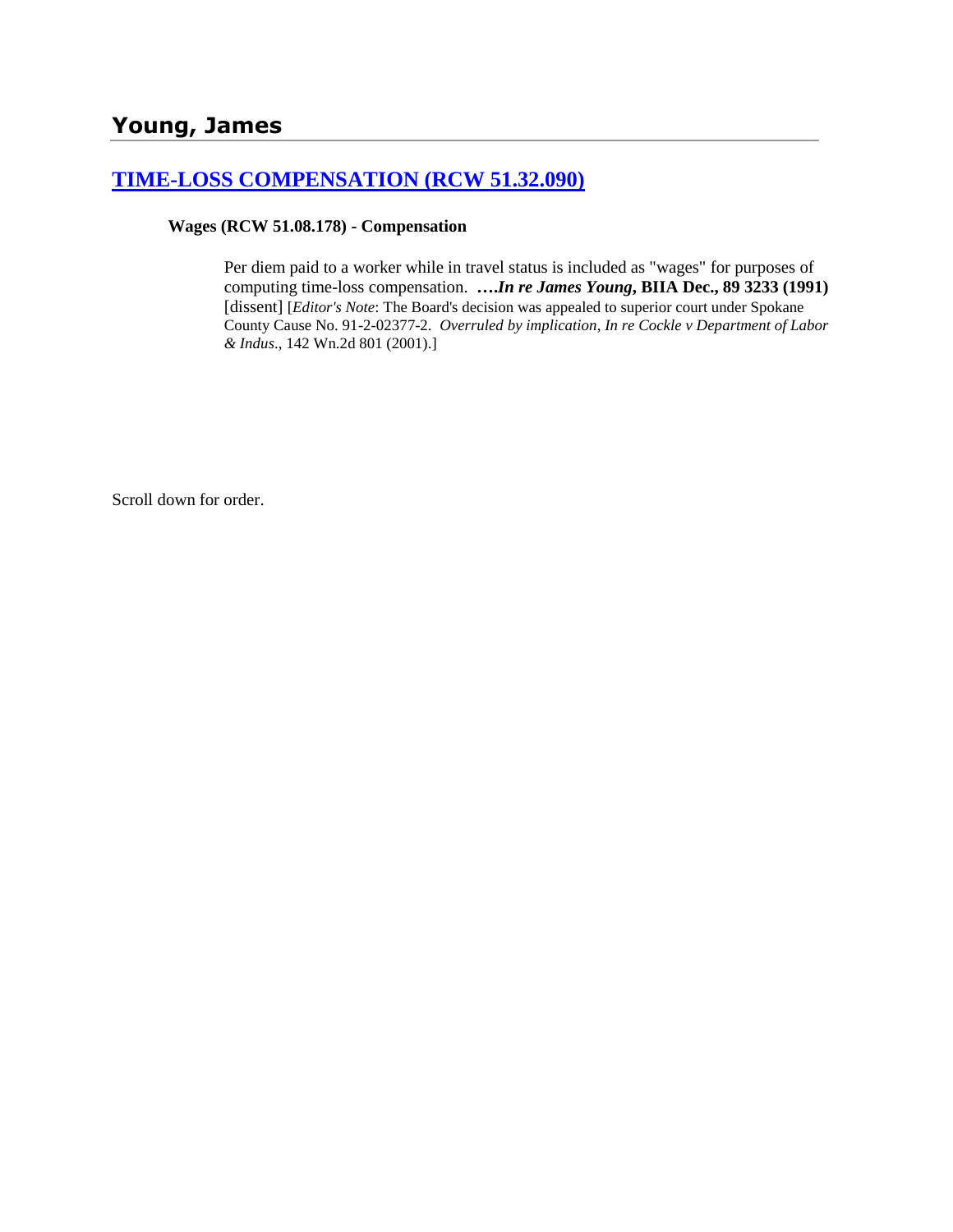#### **BEFORE THE BOARD OF INDUSTRIAL INSURANCE APPEALS STATE OF WASHINGTON**

**)**

**IN RE: JAMES A. YOUNG ) DOCKET NO. 89 3233**

**CLAIM NO. J-567636 ) DECISION AND ORDER**

APPEARANCES:

Claimant, James A. Young, by Solan, Doran, Milhem & Hertel, P.S., per James T. Solan (withdrawn) and by Powell & Morris, P.S., per Larry J. Kuznetz

Employer, Pay 'n Pak Electric and Plumbing Supply, Inc., None

Department of Labor and Industries, by The Attorney General, per Stephanie M. Farrell and Kent E. Mumma, Assistants, and Gary W. McGuire, Paralegal

This is an appeal filed by the claimant, James A. Young, on July 24, 1989 from an order of the Department of Labor and Industries dated May 31, 1989 which provided:

> WHEREAS request has been made to have employer paid "per diem" included with wages for the purpose of time loss benefits computation, and there being no known statutory authority granting such inclusion, the request is denied.

## **REVERSED AND REMANDED**

# **DECISION**

Pursuant to RCW 51.52.104 and RCW 51.52.106, this matter is before the Board for review and decision on a timely Petition for Review filed by the claimant to a Proposed Decision and Order issued on October 19, 1990 in which the order of the Department dated May 31, 1989 was affirmed.

Like our Industrial Appeals Judge, we wish to commend the parties for the memoranda of law which they have submitted and which have been helpful in resolving this appeal. The issue raised by this appeal is whether the per diem food allowance which Mr. Young received from the employer when he was in travel status comes within the statutory definition of "wages" for purposes of calculating Mr. Young's time loss compensation rate. RCW 51.08.178 (1980).

Prior to addressing that question, we must resolve an issue raised by the Department. The Department argues that Mr. Young cannot challenge his time loss rate because prior orders establishing his time loss rate have become final and are res judicata.

On July 30, 1985 the Department issued an order which stated in pertinent part: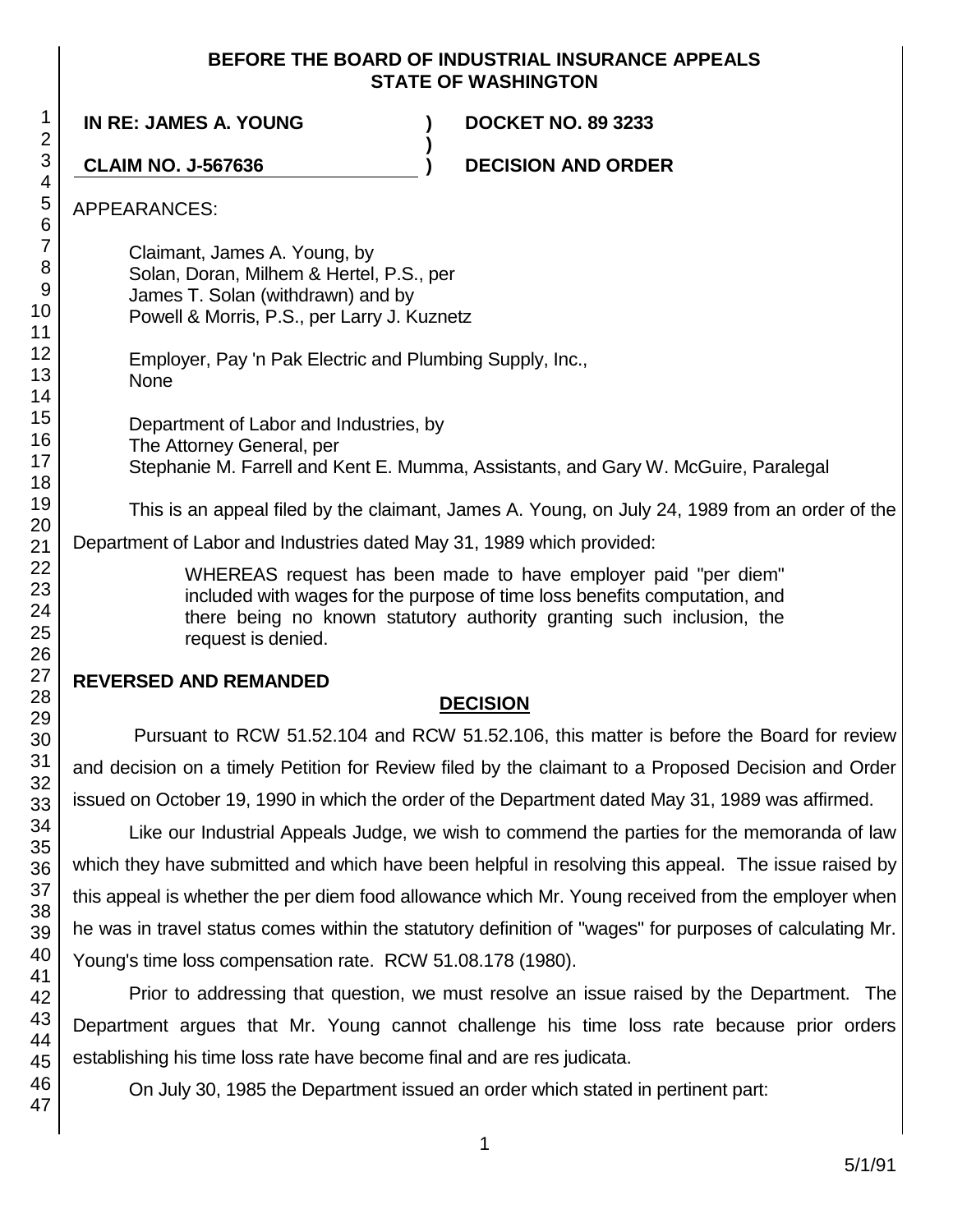Rate of time loss compensation is based on single plus 0 dependent child(ren) and wages at the time of injury, or exposure, of \$1,381.60 per month.

Exhibit B. That order apprised Mr. Young that the basis for the Department's calculation of the applicable time loss rate was the Department's determination that his monthly wage was \$1,381.60. However, Mr. Young timely protested the July 30, 1985 order on August 9, 1985. In response to that protest, the Department, on August 16, 1985, issued an order which corrected and superseded the July 30, 1985 order, modifying that order from final to interlocutory. The August 16, 1985 order also paid time loss compensation for the period of July 2, 1985 through August 1, 1985.

On March 25, 1988 claimant's attorney requested that, in addition to Mr. Young's hourly wage of \$7.85, the Department should also consider his \$15.00 per diem in calculating his time loss compensation rate. Exhibit D. The claimant himself also advised the Department in August 1988 that he had been receiving per diem from his employer. Exhibit E. The Department claims manager wrote the claimant on September 20, 1988, stating: " ... gross income does not include: ... 2) food or lodging (per diem) for working away from your usual job site." Exhibit F. Further correspondence ensued. Eventually the Department issued the May 31, 1989 order currently under appeal.

Based on this procedural history, we conclude that the July 30, 1985 Department order never became final. That order was timely protested. In response, the Department modified that order from final to interlocutory. Eventually the May 31, 1989 order was issued, determining that:

> Whereas request has been made to have employer paid "per diem" included with wages for the purpose of time loss benefits computation, and there being no known statutory authority granting such inclusion, the request is denied.

That order was timely appealed to this Board.

Apparently Mr. Young has continued to receive time loss at the rate established on an interlocutory basis by the July 30, 1985 Department order (with cost of living increases), although those subsequent orders were not made a part of the record. Nor does the Department contend that any of those subsequent orders determined what Mr. Young's wage was at the time of injury. On this record, we can discern no reason why we should apply the doctrine of res judicata to preclude Mr. Young from challenging the rate of time loss compensation paid throughout the time that this claim has been open. See In re Louise J. Scheeler, Dckt. No. 89 0609 (November 13, 1990). We conclude that the question of whether the per diem food allowance which claimant received from his employer when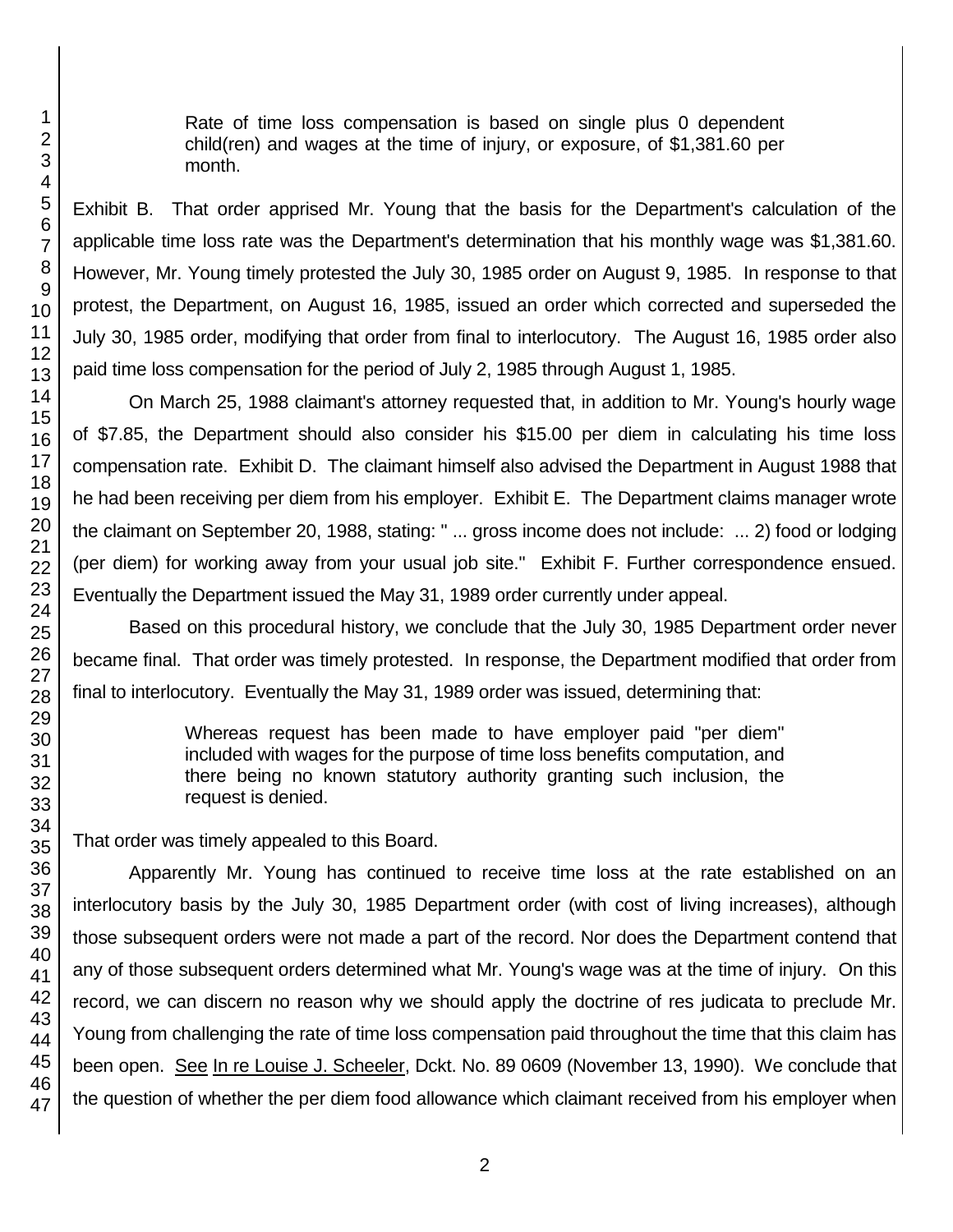he was in travel status comes within the statutory definition of "wages" for purposes of calculating Mr. Young's time loss compensation rate is properly before us.

This is a question of first impression in this state. RCW 51.08.178 (1980), as it read at the time of Mr. Young's injury, provided:

> The term "wages" shall include the reasonable value of board, housing, fuel or other consideration of like nature received from the employer, but shall not include overtime pay, tips, or gratuities.<sup>1</sup>

One Board decision and one Washington Court of Appeals decision, while not directly on point, provide some guidance in interpreting this statutory provision.

In re Lisa K. Soden, BIIA Dec., 85 2993 (1987) involved a food service worker whose employer provided her meals and required her to take a 40 minute break daily for such meals. Ms. Soden ate some of the meals provided. The employer reported the value of those meals to the IRS as wages paid to Ms. Soden. The Board concluded that meals provided to Ms. Soden by the employer constituted "board" for purposes of computing her wages and her time loss compensation rate under RCW 51.08.178.

Rose v. Dep't of Labor & Indus., 57 Wn.App. 751 (1990) involved an honor camp inmate who was injured while working under the supervision of the Department of Natural Resources. Among other things, he contended that the room and board which he received as an inmate of the correctional facility should be included within his wage for purposes of computing his time loss rate. The court rejected that contention, construing the term "wages" as used in RCW 51.08.178 "to include any and all forms of consideration received by the employee from the employer in exchange for work performed." Rose, at 758.

In Rose, the court agreed that:

... the room and board was not provided as consideration, but rather, as an incident of confinement . . . . [T]o the extent such confinement would have been "provided" to Rose regardless of whether Rose rendered

The term "wages" shall include the reasonable value of board, housing, fuel, or other consideration of like nature received from the employer as part of the contract of hire,  $\dots$ 

That amendment is not applicable here.

l

1 This statute was amended by Laws of 1988, ch. 161, ] 12 as follows: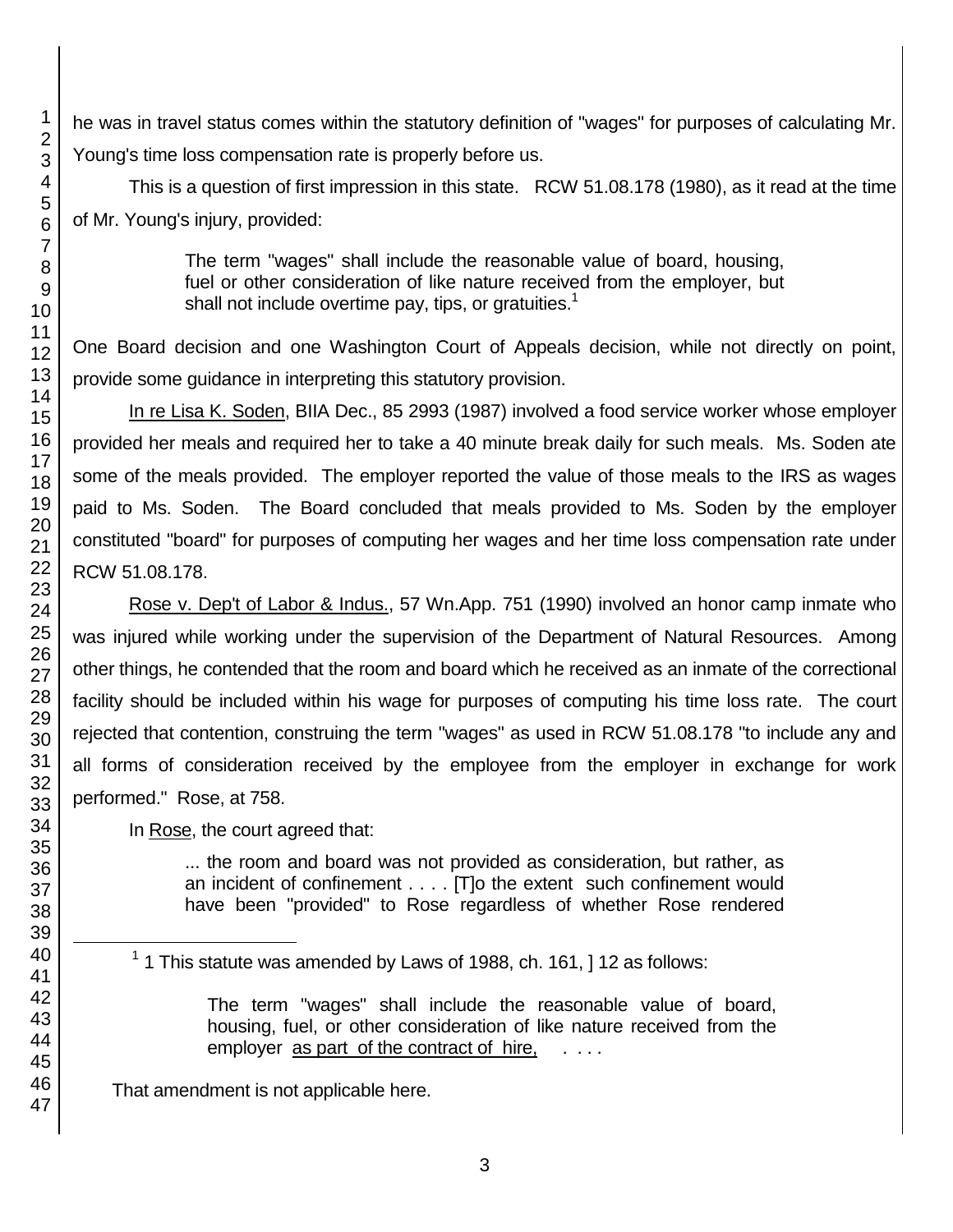services to DNR, such confinement cannot be said to constitute consideration for work performed.

Rose, at 759.

In addition to these Washington cases, Professor Larson has surveyed how other jurisdictions have approached the specific per diem question which is before us. See 2 A. Larson, Workmen's Compensation Law, § 60.12(a) at 10-624ff, Footnotes 6 and 6.1. A number of the cases cited by Professor Larson are attached to Claimant's Memorandum of Authorities. Professor Larson states the basic rule as follows:

> In computing actual earnings as the beginning point of wage-basis calculations, there should be included not only wages and salary but anything of value received as consideration for the work, as, for example, tips, bonuses, commissions and room and board, constituting real economic gain to the employee. A car allowance is includable as wage only if it exceeds actual truck, or travel expenses.

Larson, at 10-624--10-632.

Of the cases cited by the claimant, the facts in Southwest Architectural Products Inc. v. Smith, 358 S.E.2d 745 (Va.App.1987) are most analogous to the facts in the current appeal. Southwest Architectural involved a worker who was hired to install and repair skylights." He was hired as part of a crew which traveled from one job location to another and stayed in motels near the various job sites." Southwest Architectural, at 746. He was on the road at different work sites throughout the time he worked for the employer. He was paid \$7.50 per hour. At the time of his injury, the employer paid lodging expenses directly to the motels where he stayed (previously this payment had been made directly to the claimant), paid the worker \$15.00 per day for meals, and a mileage allowance of \$.18 per mile if the worker drove and \$.10 per mile if he was a passenger. All of these allowances were treated by the employer as expense reimbursements and were not reported to the IRS as income.

The applicable Virginia statute read as follows:

Whenever allowances of any character made to an employee in lieu of wages are a specified part of the wage contract, they shall be deemed a part of his earnings.

Southwest Architectural, at 747. The Industrial Commission concluded that the food, lodging, and mileage allowances paid directly to the claimant were includable for purposes of determining his average weekly wage. The court affirmed.

The court relied on the general rule developed in other jurisdictions that: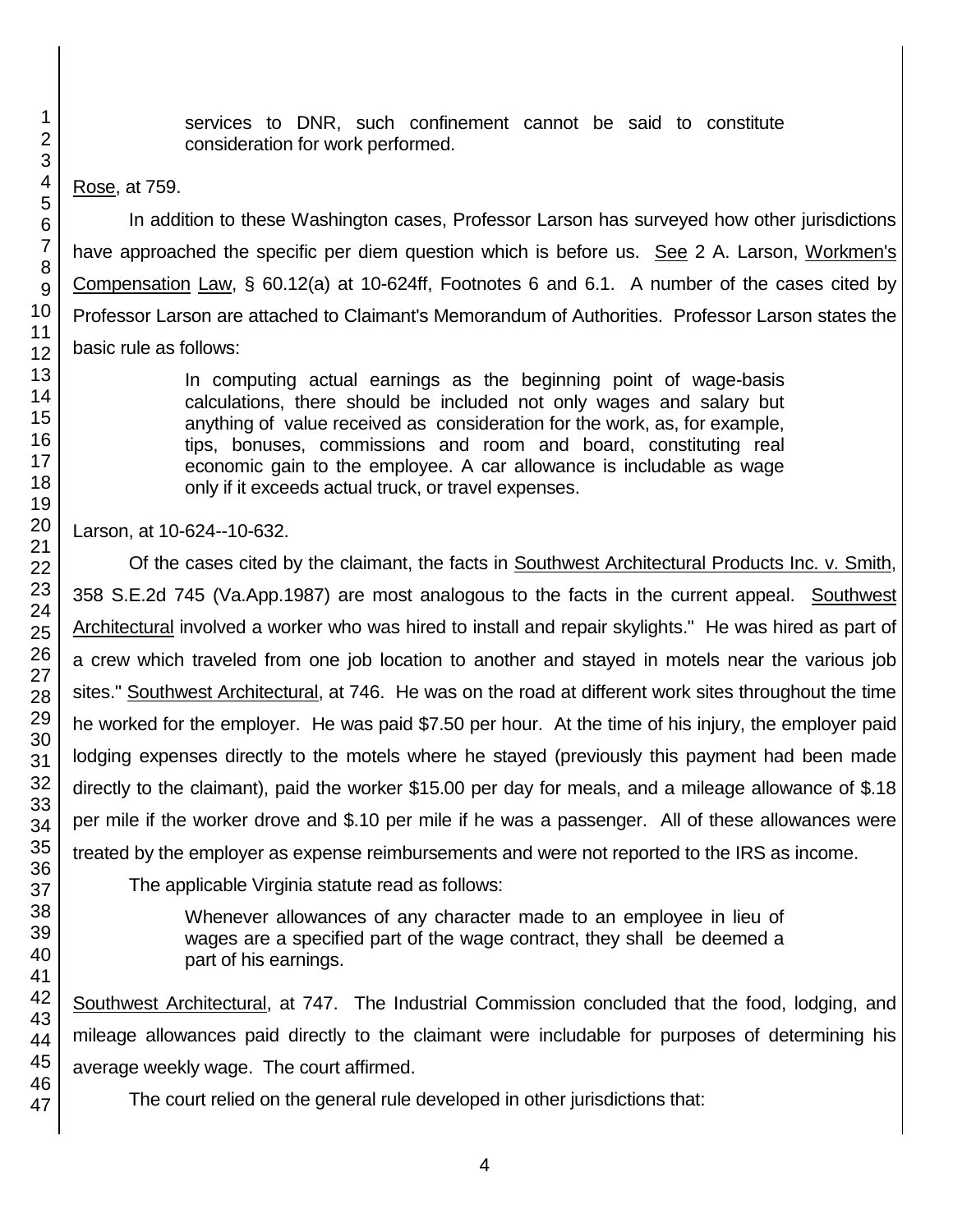... [A]llowances which constitute an economic gain to the employee, as opposed to mere reimbursement for expenses, are included as part of the employee's wage.

Southwest Architectural, at 748. The court also endorsed the concept enunciated by the Washington court in Rose, i.e., that the payment should be made in consideration for work. Southwest Architectural, at 748.

In concluding that the allowances paid to the worker for meals, lodging, and travel were "in lieu

of wages", the Virginia court particularly noted:

His allowances for meals and lodging thus covered everyday living expenses which were not uniquely related to his employment. Further, these allowances were uniformly and regularly paid, were not dependent upon Smith's actual expenses, and he was not required to account to the employer for how the funds were spent.

Southwest Architectural, at 749.

The court also rejected the employer's argument that the allowances should not be included as

wages because they had not been reported to the IRS as income.

Whether the employer and employee properly reported to the Internal Revenue Service payments of this character is not controlling. Classification of payments under the Act is a matter for state legislative determination; classification of payments for federal tax purposes is a matter for congressional and Internal Revenue Service determination. The considerations underlying the resolution of these classification issues are not necessarily the same. Thus, neither logic nor policy requires consistent treatment.

Southwest Architectural, at 750.

Unlike Southwest Architectural, the appeal before us only involves a daily food allowance paid to the worker by the employer. It does not involve travel and lodging expenses. The parties stipulated to the relevant facts.

Mr. Young was employed as a merchandiser by Pay 'n Pak when he sustained his industrial injury on April 22, 1985. He was paid an hourly wage of \$7.85. His job duties required him to travel to cities in California, Montana, Colorado, Oregon and Washington, to set up displays in new stores, and rearrange old stores. He was part of a crew. When one store was finished, he would move on to the next one with the crew. Since part of the contract of employment entailed travel to various cities, that contract included a per diem amount for food expenses for each day spent away from his permanent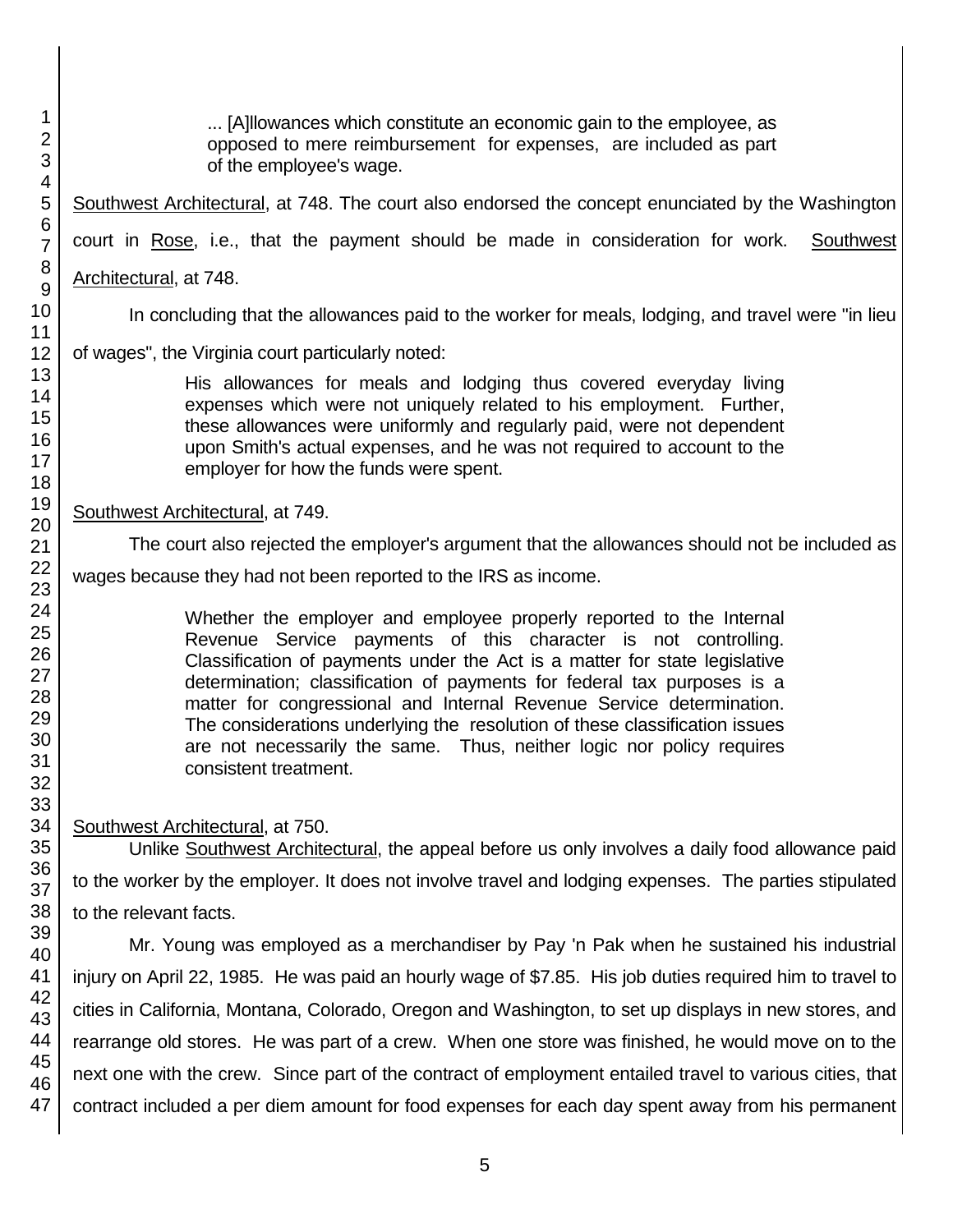residence. The per diem was part of the total consideration for accepting the job as merchandiser for the employer. Lodging expenses were paid directly to the vendor by the employer.

For per diem purposes, the employer considered Spokane, Washington as the claimant's permanent residence. Claimant's residence was determined by the employer as of the date of hire. The claimant was hired in Spokane and did not receive per diem while working in Spokane. Mr. Young suffered his industrial injury while working in Spokane.

Mr. Young's pay checks were sent to him at the store he was working in at the time of their issue. He used his mother's address in Clarkston, Washington to receive all other mail. While working in Spokane, Mr. Young resided with his girlfriend.

The per diem paid for food was paid directly to the claimant, who was then responsible to pay for his own meals. At the time of injury, the per diem rate was \$15.00. The allowance was paid to the claimant without regard to actual expenses and was not dependent upon Mr. Young's submitting documentation for actual expenses for food costs incurred. The claimant did not keep any records of food cost expenditures while being paid per diem. However, it is his contention that the actual costs incurred were generally less than the per diem amounts paid since usually he shared accommodations with other coworkers and they would cook their own meals.

The employer paid the per diem food allowance as an approximation of an average daily meal expense. The per diem was designed to avoid the company having to sift through numerous meal receipts, as well as avoiding the added burden on the employees of retaining and reporting all of the expenses relating to meals. The per diem was not reported by the employer to the IRS on the claimant's W-2 form as income. Nor did the claimant include the per diem as taxable wages, or as excess expenses, as required on IRS form 2106, on any federal income tax returns submitted during his employment with Pay 'n Pak stores.

Per diem was paid on a seven-day-a-week basis whenever Mr. Young was away from his personal residence of record, with the exception of every third weekend, when the employer would fly Mr. Young home, at which point he would not declare per diem for the weekend days he was home. Claimant averaged approximately 22 days per month for which per diem was paid. To date, no time loss compensation payments have included per diem as part of the basis for their calculation.

In its simplest terms, the question before us is whether the \$15.00 per diem food allowance which the claimant received when he was in travel status (on an average of 22 days per month) constituted an economic gain for Mr. Young or whether it was reimbursement for business expenses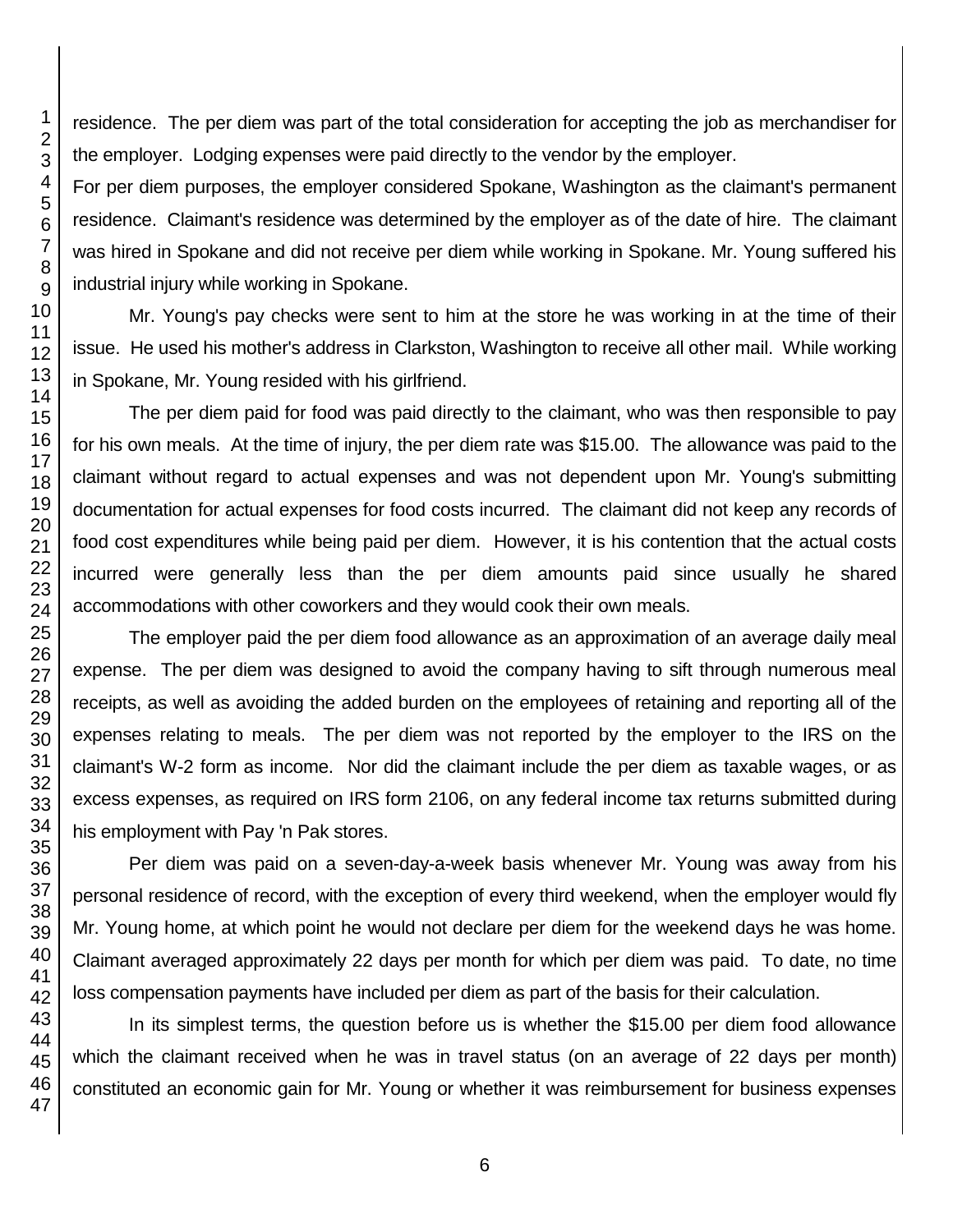incurred as a result of his travel status. The Department has apparently established a blanket policy (Exhibit F) that per diem for food while the employee is working away from the usual job site is not includable within the monthly wage calculated under RCW 51.08.178. While this approach certainly simplifies claims administration, it does not comport with the statutory mandate of RCW 51.08.178. As noted above, that statute requires the inclusion of amounts paid by the employer to the worker for food, so long as those payments are consideration for work performed.

When an employee is in travel status, an employer's payment for food should not necessarily be analyzed in the same way as payment for lodging and travel expenses. Presumably, workers must eat wherever they are. As the Proposed Decision and Order suggests:

> . . . Meal reimbursement is distinguishable from other types of reimbursement related to travel, such as lodging, as there is no expense being incurred which would otherwise not be necessary. That is, people have to eat, whether they are at home or on the road

PD & O, Footnote 4, at 5.

It costs a certain amount per day to feed an individual. Mr. Young would have incurred that cost whether or not he was in travel status. So, to the extent the \$15.00 per diem was simply covering a regular everyday cost of living, Mr. Young realized an economic gain from his employer. I n addition, to the extent that the per diem exceeded the amount Mr. Young needed to pay for his daily food requirements while he was on the road, Mr. Young also realized an economic gain.

It is, of course, arguable that the food per diem allowance was intended to reimburse Mr. Young for higher food costs incurred solely because his employment required him to travel. The following diagram may be helpful:

\$15.00A Regular daily cost of meals

\$15.00B Higher costs associated with travel

\$15.00C Excess not expended for food

If Mr. Young in fact incurred higher costs for food because he was in travel status, then arguably portion B of the \$15.00 per diem was simply reimbursement for a business expense and does not constitute a real economic gain. However, there is no suggestion that that was actually the situation here. From the parties' stipulation and the low dollar amounts involved, the reasonable inference is that the claimant was not expending any more for food while he was in travel status than he expended while in Spokane, his home base.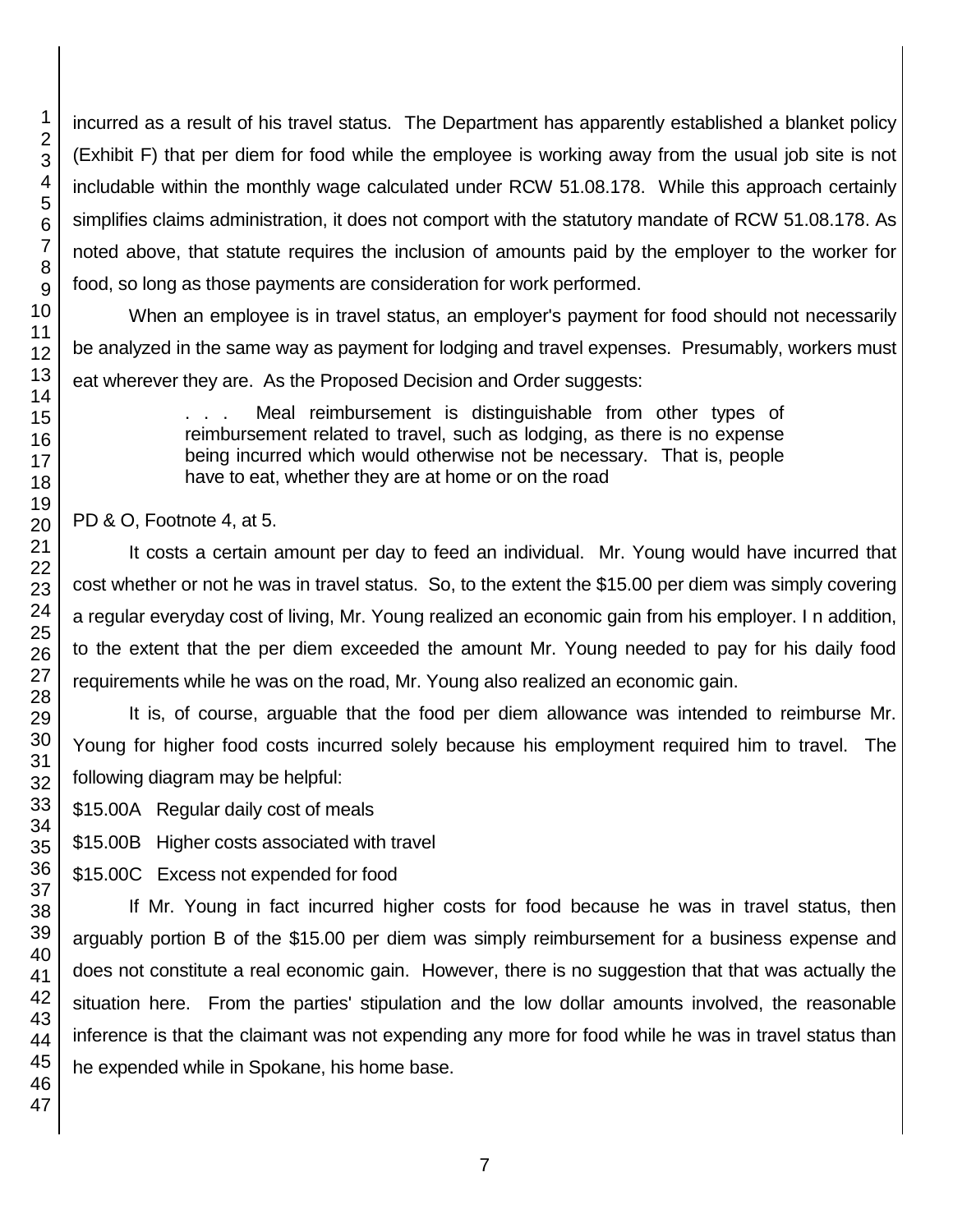In addition, Mr. Young was not restricted in how he could use the per diem. He could spend the money any way he wanted. And he contends that he actually spent less for his meals than the per diem, because he stayed with co-workers and they cooked their own meals.

It is undisputed that, when Mr. Young was hired, part of his contract, indeed part of the inducement for taking the job, was the per diem. The vast majority of Mr. Young's work was performed away from Spokane; he was in travel status an average of 22 days per month. The per diem allowance was paid by the employer in exchange for Mr. Young performing work on a regular basis away from his residence. As the Virginia court said in Southwest Architectural and as the Industrial Appeals Judge acknowledged in his Proposed Decision and Order, the fact that the per diem was not reported to the IRS is not dispositive. We conclude that, given the facts of this case, the per diem Mr. Young received from Pay 'n Pak was consideration received from the employer in exchange for services performed. The entire \$15.00 per diem constituted an economic gain for Mr. Young and is includable within wages for the purpose of computing time loss compensation under RCW 51.08.178.

Nothing in the Rose decision precludes this result. Indeed, unlike Mr. Rose, Mr. Young would not have received the \$15.00 per diem but for the fact he was employed by this employer. Mr. Rose would have been housed and fed by the correctional institution regardless of his employment status.

Nor does the Soden decision dictate a different result. The fact that Mr. Young was in travel status when he received per diem for food and Ms. Soden was not in travel status when her employer provided her with a daily meal, does not change the analysis here.

The Department order of May 31, 1989 is reversed.

## **FINDINGS OF FACT**

1. On April 22, 1985, the Department of Labor and Industries received an application for benefits indicating that on April 15, 1985, the claimant, James A. Young, sustained an industrial injury during the course of employment with Pay 'n Pak Electric and Plumbing Supply, Inc.

On July 30, 1985, the Department issued an order allowing the claim. That order established the rate of time loss compensation based upon Mr. Young being a single man with no children and having a monthly wage at the time of injury of \$1381.60. The order paid Mr. Young time loss compensation for the period of May 21, 1985 through May 27, 1985 in the amount of \$193.42 and closed the claim with no permanent partial disability award.

On August 5, 1985, the Department received a protest and request for reconsideration filed by a physician on behalf of the injured worker. On August 9, 1985, the Department received a protest and request for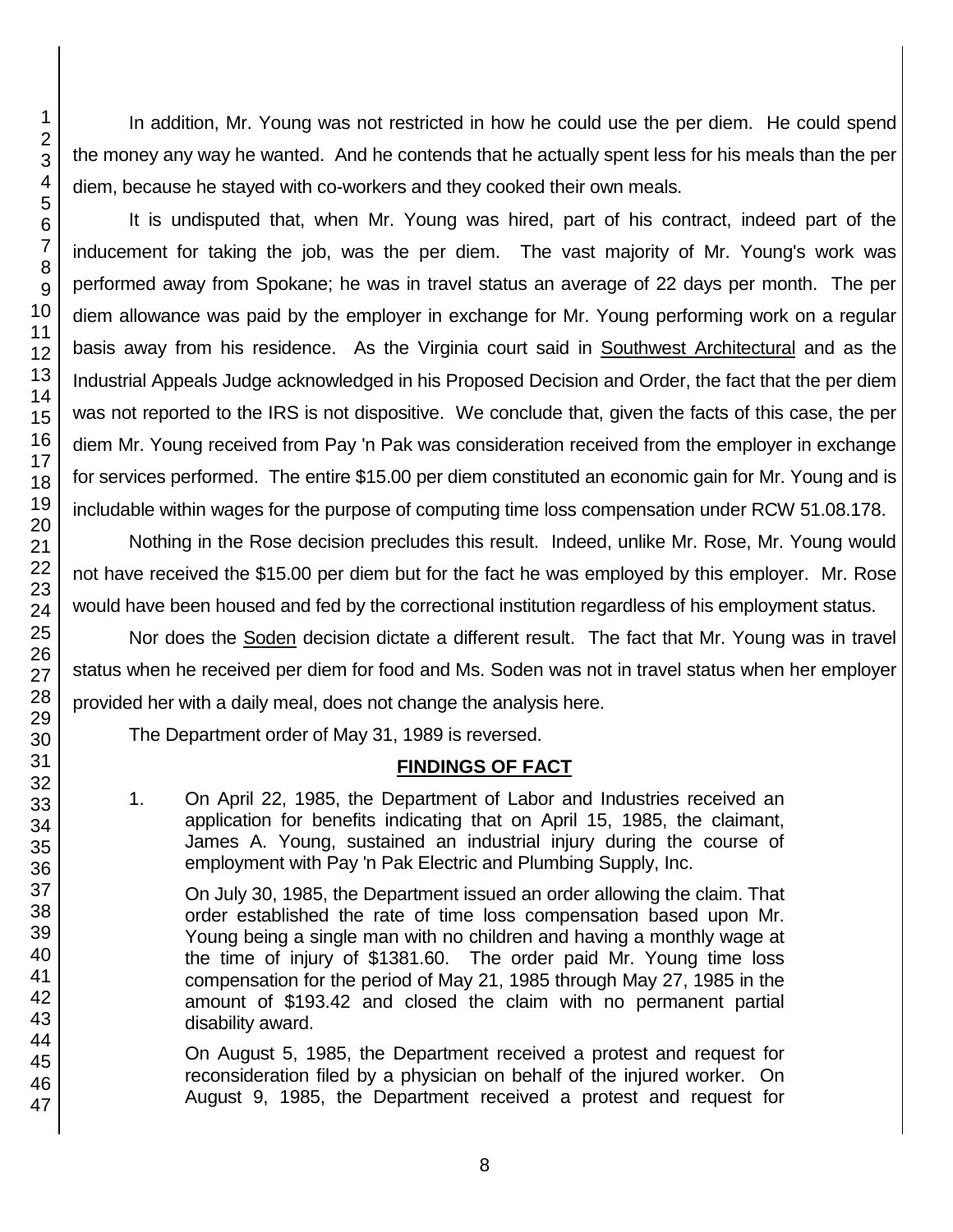reconsideration filed by the claimant. On August 16, 1985, the Department issued an order correcting and superseding the prior order issued July 30, 1985, modifying it from a final to an interlocutory order, and awarding time loss compensation benefits paid to August 1, 1985.

On March 28, 1988 claimant's attorney requested that claimant's time loss compensation rate be adjusted to reflect the per diem allowance he received while employed by Pay 'n Pak. Correspondence ensued and on May 31, 1989, the Department issued an order indicating that, "WHEREAS, request has been made to have employer paid "per diem" included with wages for the purpose of time loss benefits computation, and there being no known statutory authority granting such inclusion, the request is denied."

On July 24, 1989, the Board of Industrial Insurance Appeals received a notice of appeal filed on behalf of the claimant from the order issued May 31, 1989. On August 15, 1989, the Board issued an order granting the appeal, assigning Docket No. 89 3233, and directing that proceedings be scheduled.

- 2. On April 22, 1985, the claimant sustained an industrial injury. At the time of the injury, his hourly wage was \$7.85.
- 3. At the time of the industrial injury, the injured worker was employed as a merchandiser, and employment responsibilities required traveling to different cities in the states of California, Montana, Colorado, Oregon and Washington. His permanent residence was Spokane, Washington.
- 4. As part of the contract of employment and part of the consideration for accepting the job, Mr. Young received a per diem payment of \$15.00 per day, during periods of time when he was not working in Spokane, Washington. The per diem was paid for food expense.
- 5. Prior to the industrial injury, the injured worker averaged approximately 22 days per month for which per diem was paid, and it was paid on a seven day per week basis whenever the worker was not working in Spokane, Washington. On the date of the industrial injury, the claimant was actually working in Spokane, and therefore was not eligible to receive the per diem payment.
- 6. Mr. Young was not required to maintain any records of food costs or expenditures. Actual costs incurred by the claimant for food expense were generally less than the per diem amount being paid because of preparation of his own meals, and sharing accommodations with coemployees.
- 7. The per diem paid to the injured worker during the period of time at issue was not reported as income by the employer to the Internal Revenue Service on the worker's W-2 form, nor was the amount that the per diem exceeded actual expenses reported by the worker to the Internal Revenue Service as income upon form 2106.

1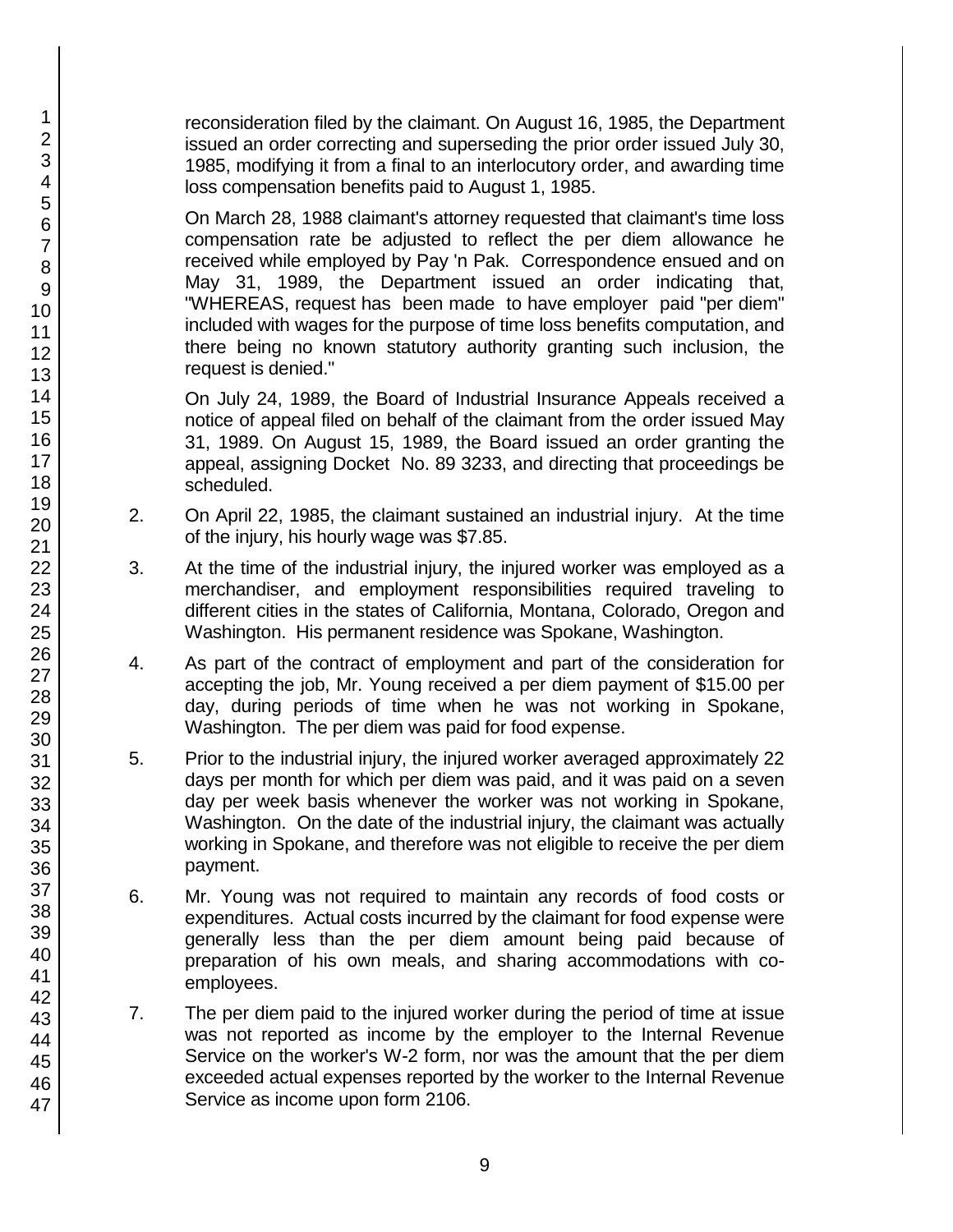|                                                                                                              | 1.<br>The Board of Industrial Insurance Appeals has jurisdiction over the parties<br>and the subject matter to this appeal.<br>2.<br>The July 30, 1985 Department determination of Mr. Young's wage at time<br>of injury never became final. Mr. Young is not barred by the doctrine of<br>res judicata from challenging the Department's calculation of his time loss<br>compensation rate. In re Louise Scheeler, Dckt. No. 89 0609 (November<br>13, 1990). |                                                                                                                                                                                                                                                                                                                                                                                                                                                                                                                                                                                                                                                                                                                                                                                                  |                                              |             |  |
|--------------------------------------------------------------------------------------------------------------|---------------------------------------------------------------------------------------------------------------------------------------------------------------------------------------------------------------------------------------------------------------------------------------------------------------------------------------------------------------------------------------------------------------------------------------------------------------|--------------------------------------------------------------------------------------------------------------------------------------------------------------------------------------------------------------------------------------------------------------------------------------------------------------------------------------------------------------------------------------------------------------------------------------------------------------------------------------------------------------------------------------------------------------------------------------------------------------------------------------------------------------------------------------------------------------------------------------------------------------------------------------------------|----------------------------------------------|-------------|--|
|                                                                                                              |                                                                                                                                                                                                                                                                                                                                                                                                                                                               |                                                                                                                                                                                                                                                                                                                                                                                                                                                                                                                                                                                                                                                                                                                                                                                                  |                                              |             |  |
|                                                                                                              | 3.                                                                                                                                                                                                                                                                                                                                                                                                                                                            | The \$15.00 per diem paid to Mr. Young for food expense is includable in<br>"wages" for purposes of determining the time loss compensation rate<br>pursuant to RCW 51.08.178.                                                                                                                                                                                                                                                                                                                                                                                                                                                                                                                                                                                                                    |                                              |             |  |
|                                                                                                              | 4.                                                                                                                                                                                                                                                                                                                                                                                                                                                            | The Department order issued May 31, 1989 which denied the claimant's<br>request to include an amount paid by the employer as a per diem<br>allowance within wages for the purposes of time loss benefit computation<br>is incorrect and is reversed. This claim is remanded to the Department of<br>Labor and Industries with directions to include the \$15.00 per diem<br>allowance provided to Mr. Young by Pay 'n Pak Electric and Plumbing<br>Supply, Inc. in the Department's computation of the claimant's wages<br>under RCW 51.08.178 and to take such other and further action as<br>indicated by the law and the facts, to include the recalculation of all<br>previously paid time loss compensation in accordance with inclusion of<br>the per diem allowance within the wage base. |                                              |             |  |
|                                                                                                              | It is so ORDERED.                                                                                                                                                                                                                                                                                                                                                                                                                                             |                                                                                                                                                                                                                                                                                                                                                                                                                                                                                                                                                                                                                                                                                                                                                                                                  |                                              |             |  |
|                                                                                                              | Dated this first day of May, 1991.                                                                                                                                                                                                                                                                                                                                                                                                                            |                                                                                                                                                                                                                                                                                                                                                                                                                                                                                                                                                                                                                                                                                                                                                                                                  |                                              |             |  |
|                                                                                                              |                                                                                                                                                                                                                                                                                                                                                                                                                                                               |                                                                                                                                                                                                                                                                                                                                                                                                                                                                                                                                                                                                                                                                                                                                                                                                  |                                              |             |  |
|                                                                                                              |                                                                                                                                                                                                                                                                                                                                                                                                                                                               |                                                                                                                                                                                                                                                                                                                                                                                                                                                                                                                                                                                                                                                                                                                                                                                                  | <b>BOARD OF INDUSTRIAL INSURANCE APPEALS</b> |             |  |
|                                                                                                              |                                                                                                                                                                                                                                                                                                                                                                                                                                                               |                                                                                                                                                                                                                                                                                                                                                                                                                                                                                                                                                                                                                                                                                                                                                                                                  | /s/                                          |             |  |
|                                                                                                              |                                                                                                                                                                                                                                                                                                                                                                                                                                                               |                                                                                                                                                                                                                                                                                                                                                                                                                                                                                                                                                                                                                                                                                                                                                                                                  | <b>SARA T. HARMON</b>                        | Chairperson |  |
|                                                                                                              |                                                                                                                                                                                                                                                                                                                                                                                                                                                               |                                                                                                                                                                                                                                                                                                                                                                                                                                                                                                                                                                                                                                                                                                                                                                                                  |                                              |             |  |
|                                                                                                              |                                                                                                                                                                                                                                                                                                                                                                                                                                                               |                                                                                                                                                                                                                                                                                                                                                                                                                                                                                                                                                                                                                                                                                                                                                                                                  | /s/                                          |             |  |
|                                                                                                              |                                                                                                                                                                                                                                                                                                                                                                                                                                                               |                                                                                                                                                                                                                                                                                                                                                                                                                                                                                                                                                                                                                                                                                                                                                                                                  | FRANK E. FENNERTY, JR.                       | Member      |  |
|                                                                                                              |                                                                                                                                                                                                                                                                                                                                                                                                                                                               |                                                                                                                                                                                                                                                                                                                                                                                                                                                                                                                                                                                                                                                                                                                                                                                                  |                                              |             |  |
| <b>Dissent</b><br>I disagree with the majority's unwarranted expansion of what constitutes "wages" under the |                                                                                                                                                                                                                                                                                                                                                                                                                                                               |                                                                                                                                                                                                                                                                                                                                                                                                                                                                                                                                                                                                                                                                                                                                                                                                  |                                              |             |  |
| statute, for purposes of calculating time loss compensation benefits.                                        |                                                                                                                                                                                                                                                                                                                                                                                                                                                               |                                                                                                                                                                                                                                                                                                                                                                                                                                                                                                                                                                                                                                                                                                                                                                                                  |                                              |             |  |
| The per diem allowance for food was simply reimbursement for increased expenses generally                    |                                                                                                                                                                                                                                                                                                                                                                                                                                                               |                                                                                                                                                                                                                                                                                                                                                                                                                                                                                                                                                                                                                                                                                                                                                                                                  |                                              |             |  |
|                                                                                                              |                                                                                                                                                                                                                                                                                                                                                                                                                                                               |                                                                                                                                                                                                                                                                                                                                                                                                                                                                                                                                                                                                                                                                                                                                                                                                  |                                              |             |  |
| associated with being in travel status and away from the employee's home base of employment. It              |                                                                                                                                                                                                                                                                                                                                                                                                                                                               |                                                                                                                                                                                                                                                                                                                                                                                                                                                                                                                                                                                                                                                                                                                                                                                                  |                                              |             |  |
|                                                                                                              |                                                                                                                                                                                                                                                                                                                                                                                                                                                               |                                                                                                                                                                                                                                                                                                                                                                                                                                                                                                                                                                                                                                                                                                                                                                                                  |                                              |             |  |

**CONCLUSIONS OF LAW**

#### 2 3 4 5 6 7 8 9 10 11 12 13 14 15 16 17 18 19 20 21 22 23 24 25 26 27 28 29 30 31 32 33 34 35 36 37 38 39 40 41 42 43 44 45 46

47

1